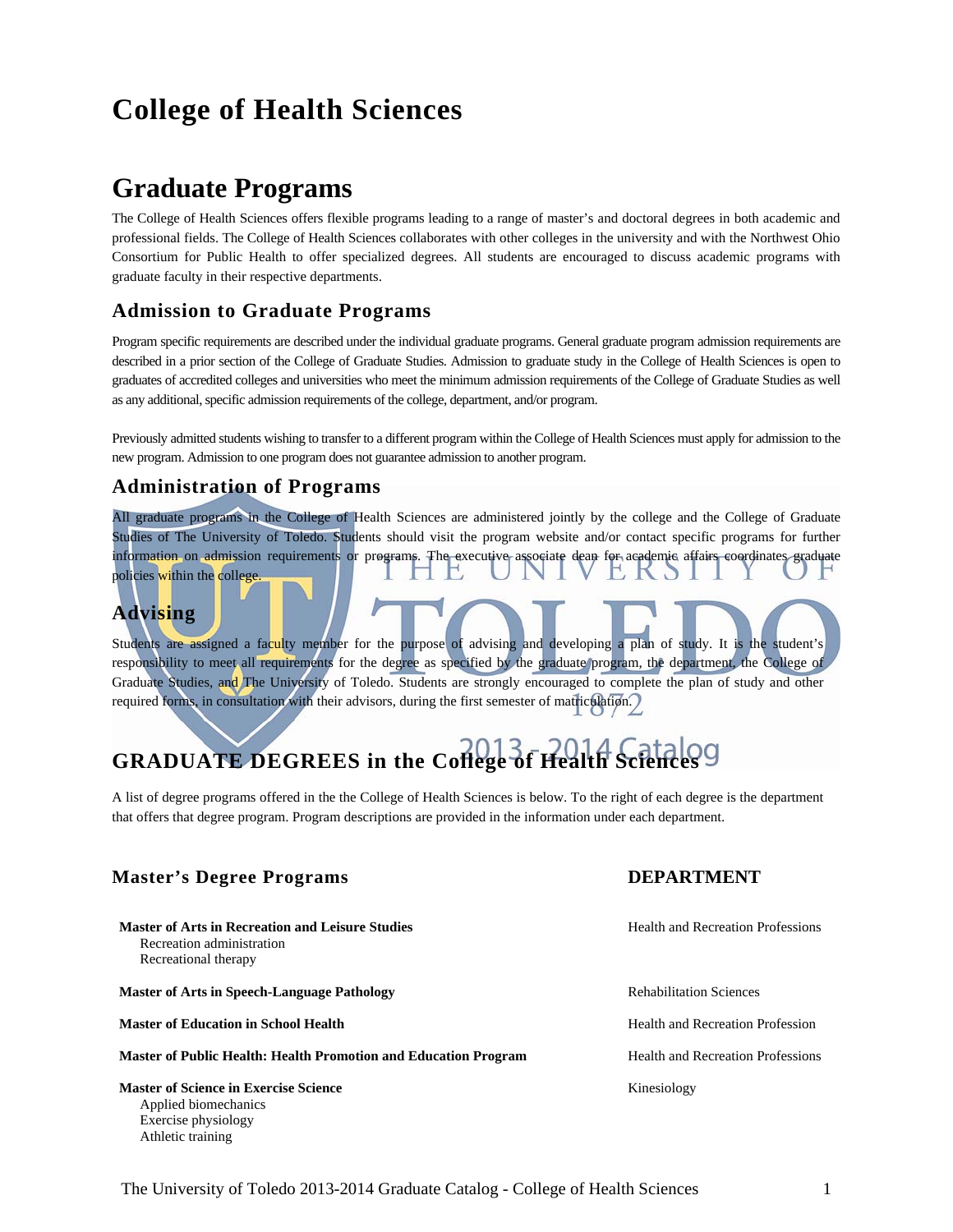### **Doctoral Degree Programs**

**Doctor of Philosophy in Exercise Science** Kinesiology

**Doctor of Philosophy in Health Education <b>Health Education Health and Recreation Professions** 

**Doctor of Physical Therapy** *Doctor of Physical Therapy Rehabilitation Sciences* 

**Occupational Therapy Doctorate Rehabilitation Sciences Rehabilitation Sciences** 

## **HEALTH AND RECREATION PROFESSIONS**

#### *JOSEPH DAKE, chair*

The department of health education and recreation professions offers a variety of degree options and graduate courses. In health, a master of education in school health education and a master of public health track in health promotion and education are available as well as the doctor of philosophy degree in health education. For students admitted to the occupational therapy doctorate, a dual doctoral degree program leading to the doctor of philosophy in health education is also available. Please see information about this dual program located in the department of rehabilitation sciences.

In recreation professions, the master of arts in recreation and leisure studies with specializations in recreation administration or recreational therapy are available.

## **Health Education Program**

## THE UNIVERSITY

The program in health education provides coursework leading to a master of education in health education, a master of public health track in health promotion and education, and a doctor of philosophy in health education.

Our various graduate programs in health education and public health are accredited by national professional associations. Those accreditations include the Society of Public Health Education (SOPHE) and the American Alliance for Health, Physical Education, and Dance/American Association for Health Education (AAHPRD/AAHE). 1872

#### **Master of Education in Health Education**

The master of education in health education is designed to meet the needs of students interested in an advanced degree in health. First, the degree can be used to advance the education of licensed health education teachers by providing additional insight into educational cultural foundations, research foundations, curriculum, educational psychology foundations, and health content and pedagogy. Second, the program can be used for teachers who are certified in another academic area and wish to gain knowledge, experience, and licensure in health education (should licensure be desired, additional courses and advising is required). Finally, students can enroll in the master of education in health education program if they are interested in working in a related area and want to learn more about how school health education can impact the health and academic outcomes for children and adolescents.

#### **Admission**

Requirements for regular admission include:

- an undergraduate degree in a health related area (or special permission by the program);
- an application;
- three letters of recommendation;
- a personal statement;
- official transcripts with a grade point average (GPA) of at least 2.70 on a 4 point scale.

#### **Program of Study**

The master of education in health education requires a minimum of 30 credit hours. The degree includes four foundations courses, a minimum of 18 credits in health education courses including two required health educational courses, and a culminating experience.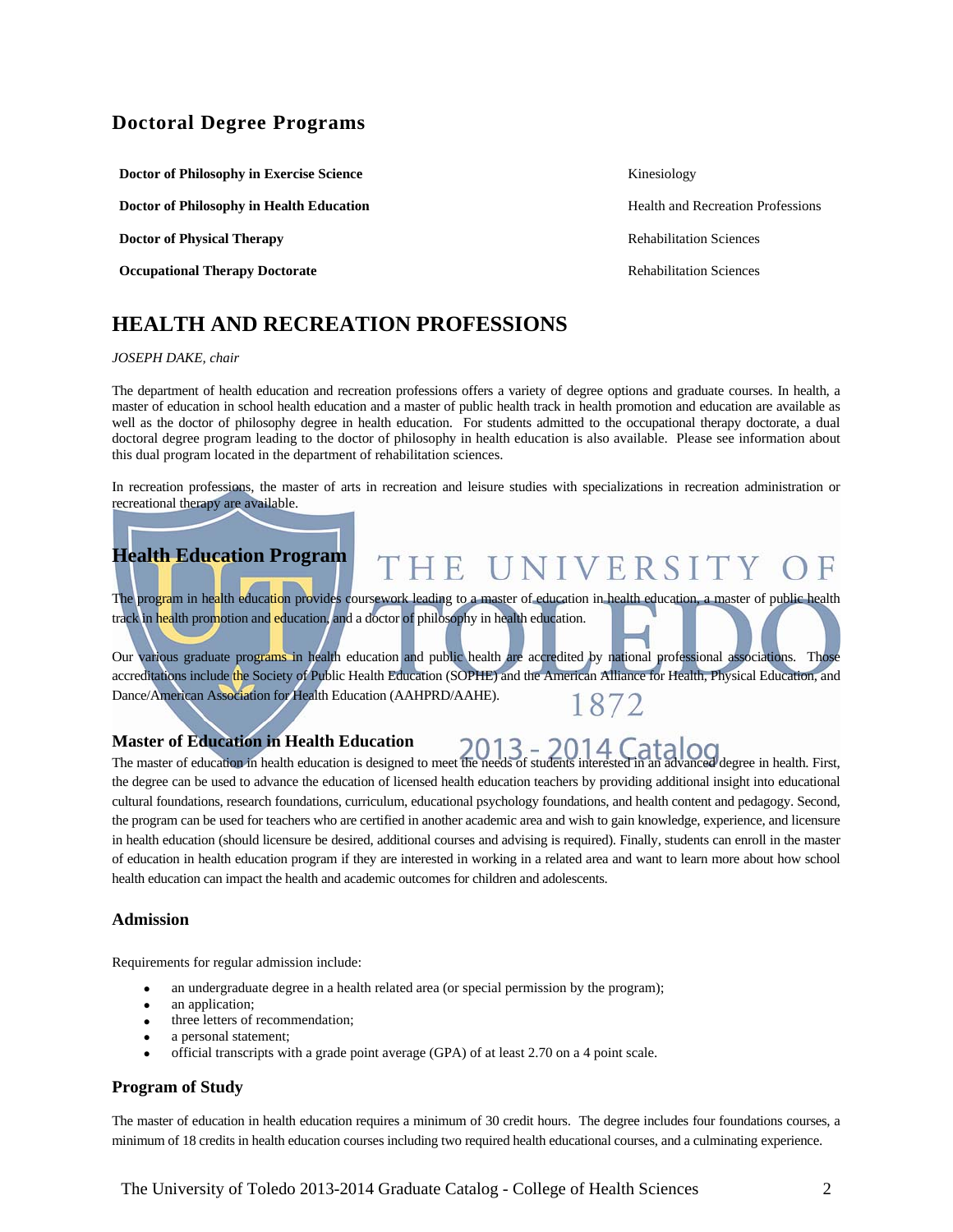#### **Program of study for the master of education in health education**

#### **Foundation Requirements** (12 semester hours)

Students must complete one course from each of the following foundations areas within the first 21 semester hours of course work:

- a. Psychological Foundations: EDP 5110, 5120, 5210, 5220, 5230, 55310, 5320, 5330, or 6340
- b. Research Foundations: RESM 5110, 5210, 5310, or 5330
- c. Social (Cultural) Foundations: TSOC 5100, 5110, 5200, 5210, 5230, 5300, 5400, or 5500
- d. Curriculum Foundations: CI 5870, CI 6300, CI 6810, CI 6820, CI 6830, CI 6840, HEAL 6850, or SPED 5000

#### **Required Health Courses** (6 hours)

- HEAL 6500 Issues in School Health
- HEAL 6600 Health Behavior

**Specialty Courses** (15 hours)

See advisor

#### **Required Project/Thesis** (3 hours)

- HEAL 6920 Master's Research Project in Health Education OR
- HEAL 6960 Master's Research Thesis in Health Education (3 hours)

Requirements for initial teacher licensure may be met as part of the master's degree with additional coursework. Students should consult their advisor for detailed information.

## **Master of Public Health: Health Promotion and Education Program**

The master of public health (MPH) degree is offered via the Northwest Ohio Consortium for Public Health (NOCPH), collaboration of Bowling Green State University (BGSU) and the University of Toledo (UT). The MPH program is accredited by the Council on Education for Public Health (CEPH).

The curriculum for the health promotion and education (HPE) major specialization focuses on methods for planning, implementing and evaluating programs for health promotion and health education. Students are prepared for positions that emphasize program planning, health promotion, health education, disease prevention and social action. Graduates work in business and in voluntary, non-profit and governmental agencies at local, county, state and federal levels.

#### **Admission**

Applications for the MPH program are processed on the Health Science Campus of the University of Toledo.

Applicant may qualify for "Regular Admission" if he/she satisfies all of these requirements:

- Completed bachelor degree, including foundation courses. It is expected that all applicants will have successfully completed college-level mathematics and biology and course work in the social sciences.
- GPA of at least 3.0 (or equivalent)
- TOEFL 550 (not applicable if English is applicant's primary language)
- Recommended by three references

Applicant may qualify for "Conditional Admission" if he/she has one or more of the following deficiencies:

- Must complete necessary foundation course(s)
- GPA higher than 2.7 but lower than 3.0 (or equivalent)

#### **Program of Study**

The master of public health degree requires a minimum of 45 semester credits that includes 18 credits of core courses (in the area of public health), specific courses in the health promotion and education specialization, and options for the capstone experiences.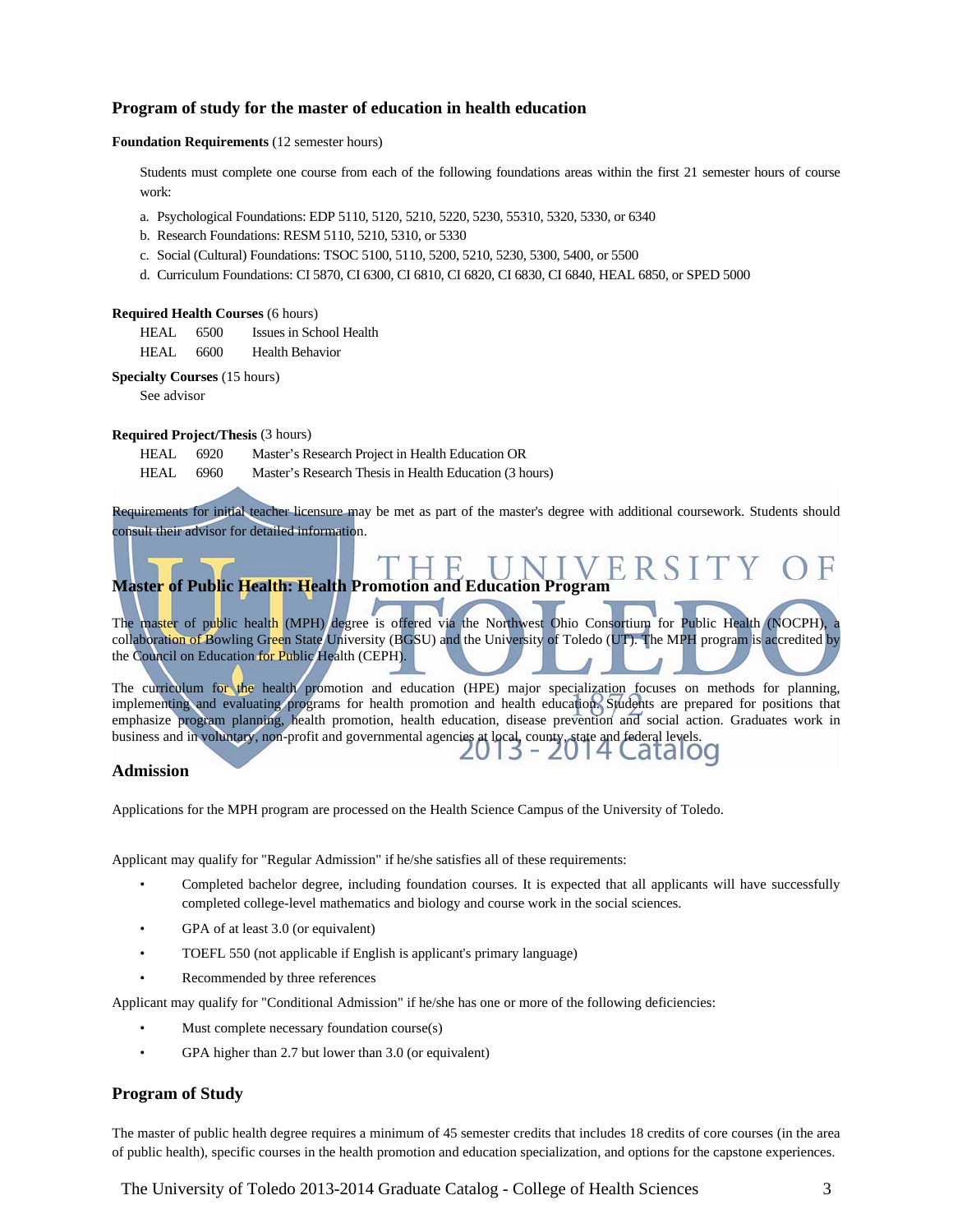#### **Program of study for the master of public health, health promotion and education**

#### **Core Courses** (18 semester credits)

| <b>PUBH</b> | 6000 | Public Health Statistics $(3)$ (UT – Fall)                      |
|-------------|------|-----------------------------------------------------------------|
| <b>PUBH</b> | 6010 | Public Health Epidemiology $(3)$ (UT – Spring)                  |
|             |      | Prerequisite: PUBH 6000                                         |
| <b>PUBH</b> | 6040 | Public Health Administration (3) (BGSU – Fall)                  |
| <b>PUBH</b> | 6050 | Concepts and Issues in Environmental Health (3) (BGSU – Summer) |
| <b>PUBH</b> | 6600 | Health Behavior $(3)$ (UT – Spring)                             |
|             |      | Prerequisite: PUBH 6000                                         |
| <b>PUBH</b> | 6640 | Issues in Public Health $(3)$ (UT – Fall, occasionally Spring)  |
|             |      |                                                                 |

**Required Major Courses** (12-15 semester credits depending on Major) (all courses offered at UT):

| PUBH  | -6200  | Methods and Materials in Public Health (Fall, Spring) |
|-------|--------|-------------------------------------------------------|
| PUBH. | - 6300 | Community Health Organization (Fall, Spring)          |

- PUBH 6460 Health Promotion Programs (Fall, Spring)
- PUBH 6360 Evaluation of Health Programs (Fall, Spring)

#### **Core Capstone Courses** (6 semester credits)

| <b>PUBH</b> | 6850 | Integrative Seminar in Public Health $(3)$ (BGSU – Fall, Spring) |
|-------------|------|------------------------------------------------------------------|
| <b>PUBH</b> |      | 6960 Internship in Public Health OR                              |
| <b>PUBH</b> | 6970 | Project in Public Health                                         |

## THE UNIVERSITY

### **Doctor of Philosophy in Health Education**

The doctoral degree program in health focuses on advanced study and research in community/health education. The program prepares advanced students to contribute to the field of health through research. Although research and health courses are required, the program is individualized through selection of a cognate and elective courses to develop each student for leadership roles in universities, public service or the private health sector.

## 1872

#### **Admission**

Admission to the program includes completion of a master's degree from an accredited institution. In addition to the College of Graduate Studies requirements, evaluation of applicants is based on the following criteria:

- completion of the GRE;
- a clearly defined statement of purpose that specifies the area of specialization within the degree program;
- a minimum of three letters of reference from faculty members with specific expertise in health who have worked with the applicant in an academic setting;
- evidence of research and/or writing ability through a master's thesis, project, paper, report, publication or paper presented to a professional society will be considered;
- international applicants must submit a TOEFL score of 550 or higher

Prospective students should contact the department for further information.

#### **Program of Study**

The program requires 12 credits of research core courses, 27 hours of specified health education courses, 12 hours from a related field to fulfill the cognate, 9 credits of approved electives based on the student's needs and interests, and a dissertation that contributes to the field of health education.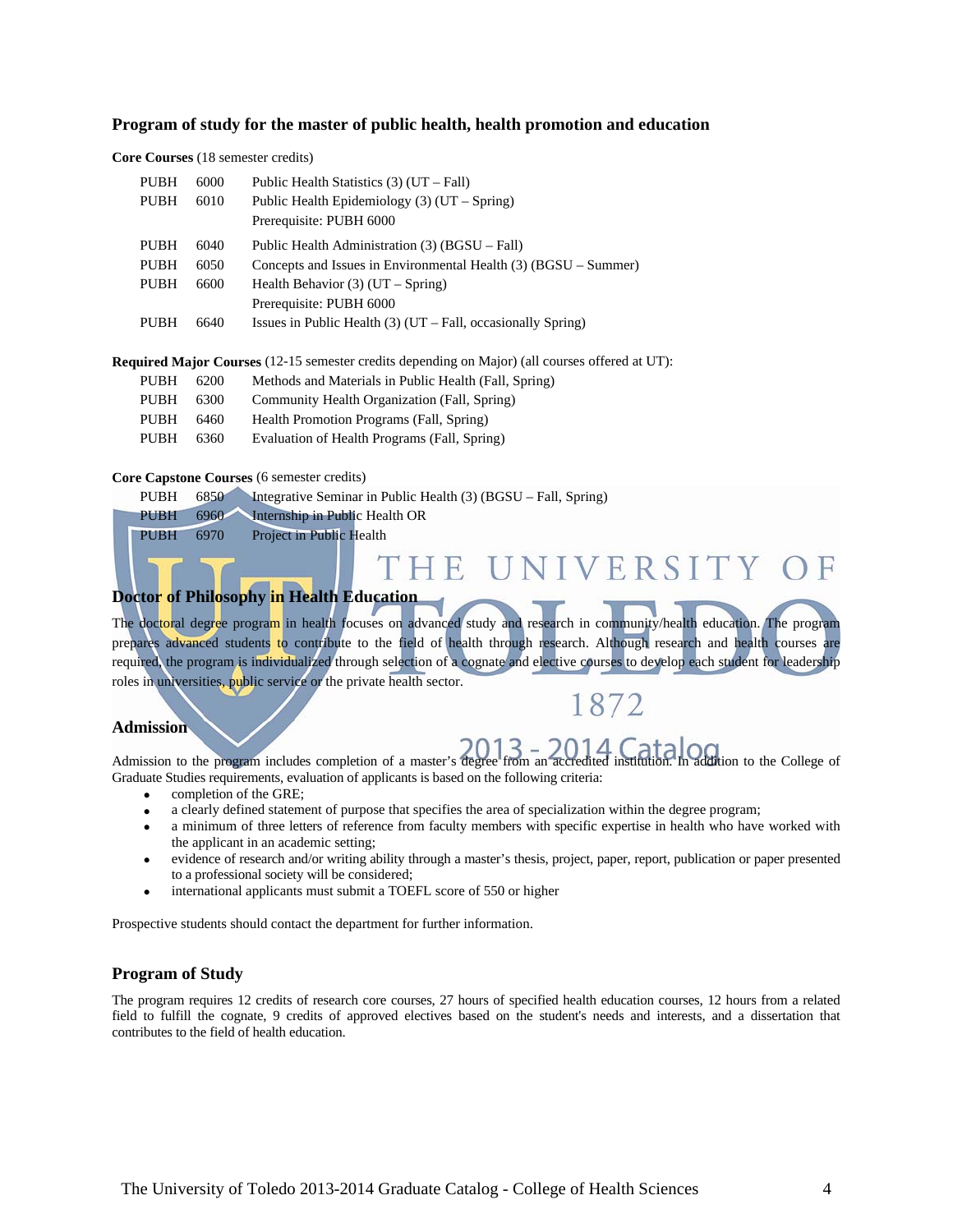#### **Program of study for the doctor of philosophy in health education**

#### **General Core Requirements** (12 credit hours)

| HEAL | 8880 | Scientific Writing in Health                          |
|------|------|-------------------------------------------------------|
| RESM | 8120 | <b>Ouantitative Methods II</b>                        |
| RESM | 8320 | Research Design                                       |
|      |      | RESM 7330, 8130, 8160, 8350 or PUBH 8700 (select one) |

#### **Required Courses** (27 hours)

| HEAL | 8000 | Professional Issues in Health Education |
|------|------|-----------------------------------------|
| HEAL | 8200 | Methods and Materials in Public Health  |
| HEAL | 8300 | Community Health Organization           |
| HEAL | 8360 | Applied Survey Research in Health       |
| HEAL | 8460 | <b>Health Promotion Programs</b>        |
| HEAL | 8600 | Health Behavior                         |
| HEAL | 8640 | Issues in Public Health                 |
| HEAL | 8800 | <b>Evaluation of Health Programs</b>    |
| HEAL | 8900 | <b>Grant Writing</b>                    |

#### **Elective Courses** (9 hours)

Student must consult with advisor and program committee to select elective courses.

#### **Cognate Area** (12 hours)

Student must consult with advisor and program committee to specify courses for cognate area.

**Doctoral Dissertation** (10 hours)

An opportunity exists for graduate students interested in pursuing a joint OTD/PhD degree in Occupational Therapy and Health Education. This joint degree program provides occupational therapy students with the clinical practice, advocacy, leadership, research, and scholarship skills needed to pursue careers in higher education. The occupational therapy program provides detailed description of the application process and curriculum. Opportunities also exist for students to take related graduate level courses across campus that lead to certification (e.g., biostatistics and epidemiology, gerontological practice, occupational health, public health and emergency response).

## **Recreation Professions Program**



## **Master of Arts in Recreation and Leisure: Recreation Administration or Recreational Therapy**

The recreation and leisure studies (RLS) program offers advanced study beyond the baccalaureate level in recreation and leisure studies with emphasis in recreation administration or recreational therapy. The graduate degree offers students the ability to focus on areas of interest while obtaining skills beyond the entry level. Advanced coursework challenges the student to investigate personal philosophies as they relate to the delivery of leisure services.

#### **Admission**

Students enrolling in the master of arts in recreation and leisure must meet the following minimum admission requirements:

- A bachelor's or professional degree earned from a department of approved standing and granted by an accredited college or university.
- A 2.70 or equivalent Grade Point Average (GPA) for all previous undergraduate academic work.
- Prerequisite academic work that indicates the applicant should be able to pursue effectively the master of arts in recreation and leisure studies.
- Proof of health and accident insurance.
- Satisfactory scores on the Test of English as a Foreign Language (TOEFL) if from a country where English is not the primary language.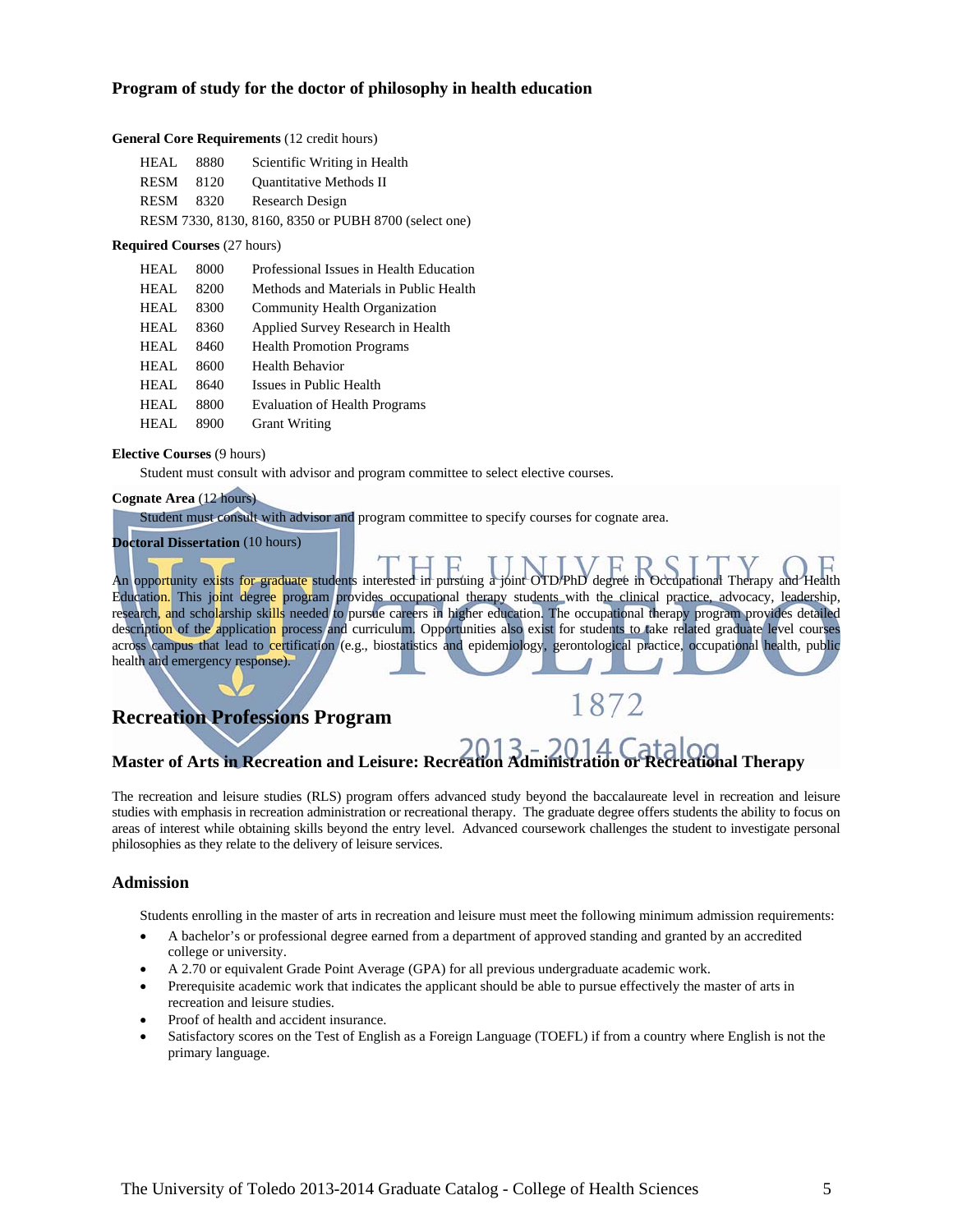#### **Program of Study**

The program leading to the master's degree allows students to choose service learning projects, internships, or research activities that will prepare them for successful careers in the field. The program includes a research core, recreation core, and specific courses and electives in the student's area of concentration. A minimum of 36 credits is required for the degree with a plan of study submitted and approved when the student has enrolled in a total of 12 credit hours. For further information, please contact r.kucharewski@utoledo.edu.

#### **Program of study for master of arts in recreation and leisure**

#### **Recreation and Recreation Therapy Core** (9 Hours)

| RCRT        | 5310 | Leisure Theory and Popular Culture                         |
|-------------|------|------------------------------------------------------------|
| <b>RCRT</b> | 6000 | Issues and Trends in Recreation and Recreational Therapy   |
| <b>RCRT</b> | 6020 | Financial Resources of Recreation and Recreational Therapy |

#### **Specialization Area** (9-12 hours)

For recreational therapy courses, pre-approval by graduate academic advisor is required.

#### **Electives** (3-6 hours)

Approved by advisor to accommodate a total of 36 hours.

NOTE: Prerequisite coursework may be required, specifically for the recreation therapy emphasis.

**Research Core (Select A, B, or C from the following Culminating Research Options)** (9-12 hours)



- SOC 5290 Social Research Statistics
- 
- PUBH 6750 Applied Biostatistics (3 credit hours)

### **KINESIOLOGY**

#### *BARRY SCHEUERMANN, chair*

The department of kinesiology offers graduate programs leading to the master of science in exercise science (M.S.E.S.) and the doctor of philosophy in exercise science (Ph.D.) degrees. These programs involve a combination of courses, seminars, clinical experiences and research that is intended to prepare individuals for a wide range of careers that relate to exercise science. Involvement in research is emphasized throughout the program.

A dual doctoral degree program leading to the doctor of philosophy in exercise science is available for students admitted to the occupational therapy doctorate or the doctorate of physical therapy. Please see those programs located in the Department of Rehabilitation Sciences for information.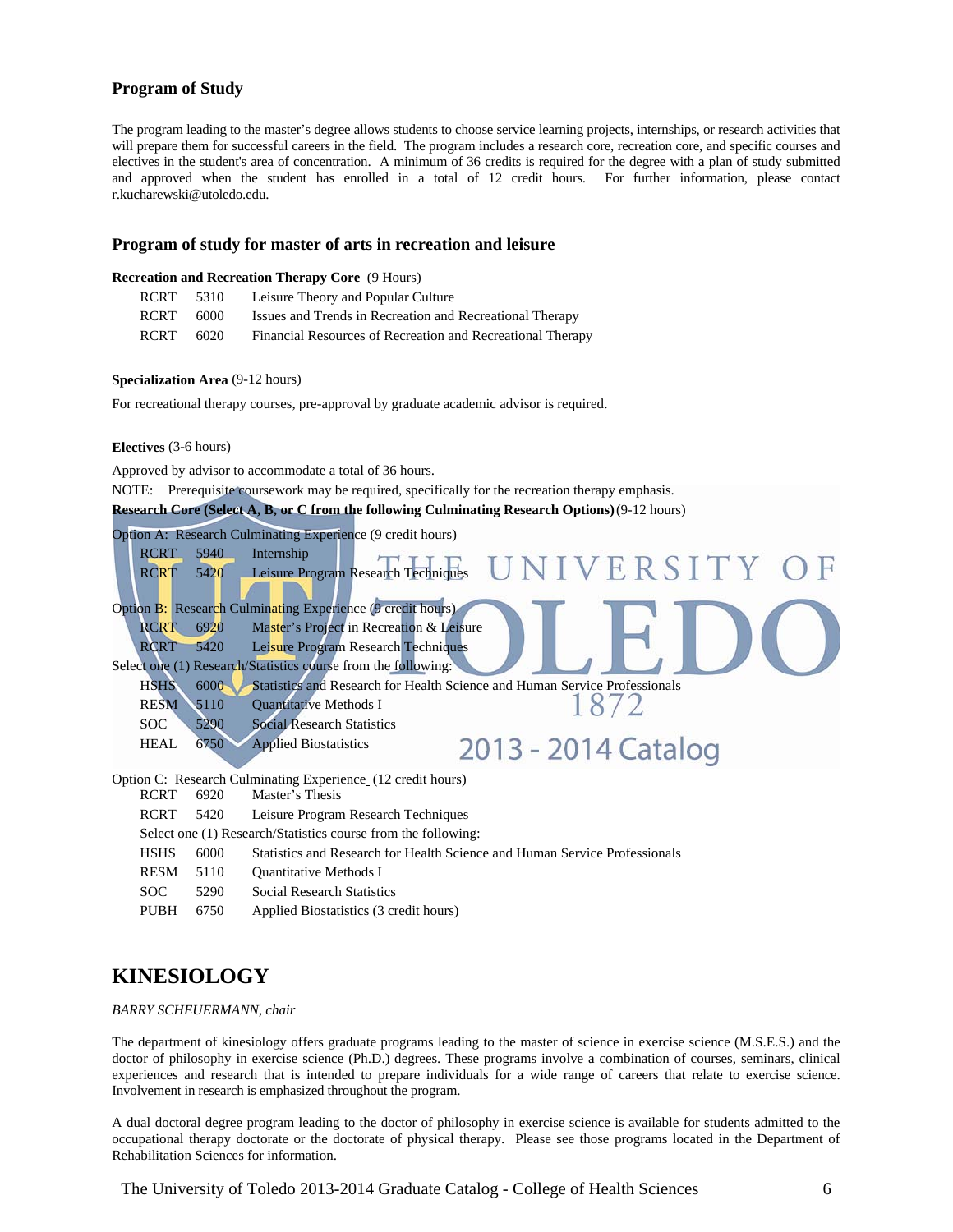#### **Master of Science in Exercise Science**

The department of kinesiology offers programming at the graduate level leading to the master of science in exercise science (MSES) degree. Students may choose to specialize in athletic training, biomechanics, or exercise physiology. These specializations involve a combination of courses, seminars, clinical experiences, and research that is intended to prepare individuals for a wide range of careers and advanced study in exercise science and related fields.

#### **Admission**

- previous academic training: admitted students will typically have an undergraduate degree in exercise science or a closely related area
- academic record: applicants with an undergraduate GPA above 2.75 will be considered for admission; 3.0 in the last 60 hours of the undergraduate program is recommended
- scores on the Graduate Record Exam (GRE)
- letters of recommendation: three letters are required from individuals qualified to assess the individual's potential for success in graduate education, faculty members with specific expertise in kinesiology or closely related area are recommended
- area of study: all applicants must identify their intended area of study within the MSES program.

Admission is competitive. A selected number of students are admitted to each specialization program area depending on space.

#### **Program of Study**

The MSES program typically requires 36 credits to complete. A student's curriculum will include a combination of courses, seminars, independent study, and research. While many students choose to complete a thesis as part of this curriculum, a nonthesis option is available. Full-time students typically are able to complete the programs in two years.

## All prospective applicants are encouraged to contact a faculty member in their area of specialization to discuss their interests and plans.

1872

2013 - 2014 Catalog

**Program for Master of Science in Exercise Science with Athletic Training Specialization (36 cr minimum)** 

#### **Required Core Courses (6 cr)**

KINE 6100 Physiology of Exercise KINE 6130 Biomechanics of Human Motion

#### **Specialization (18 cr) from**

KINE 6200 Biomechanics Instrumentation KINE 6600 Current Issues in AT KINE 6660 Evidence Based Practice KINE 6670 Pathomechanics of Injury KINE 6680 Interventions in AT KINE 6930 Seminar

#### **Required Research/Capstone Experiences (12 cr)**

KINE 5100 Measurement and Statistical Inference or RESM 5110 Quantitative Statistics I KINE 6230 Scienctifc Writing and Research Methods KINE 6960 Master's Thesis (6 cr minimum option)

#### **Program for Master of Science in Exercise Science with Biomechanics Specialization (36 cr minimum)**

#### **Required Core Courses (6 cr)**

KINE 6100 Physiology of Exercise KINE 16130 Biomechanics of Human Motion

#### **Specialization (18 cr) from**

KINE 6200 Biomechanics Instrumentation KINE 6300 Human Locomotion KINE 6670 Pathomechanics of Injury KINE 6930 Seminar KINE 6990 Independent Study MIME 5230 Dynamics of Human Motion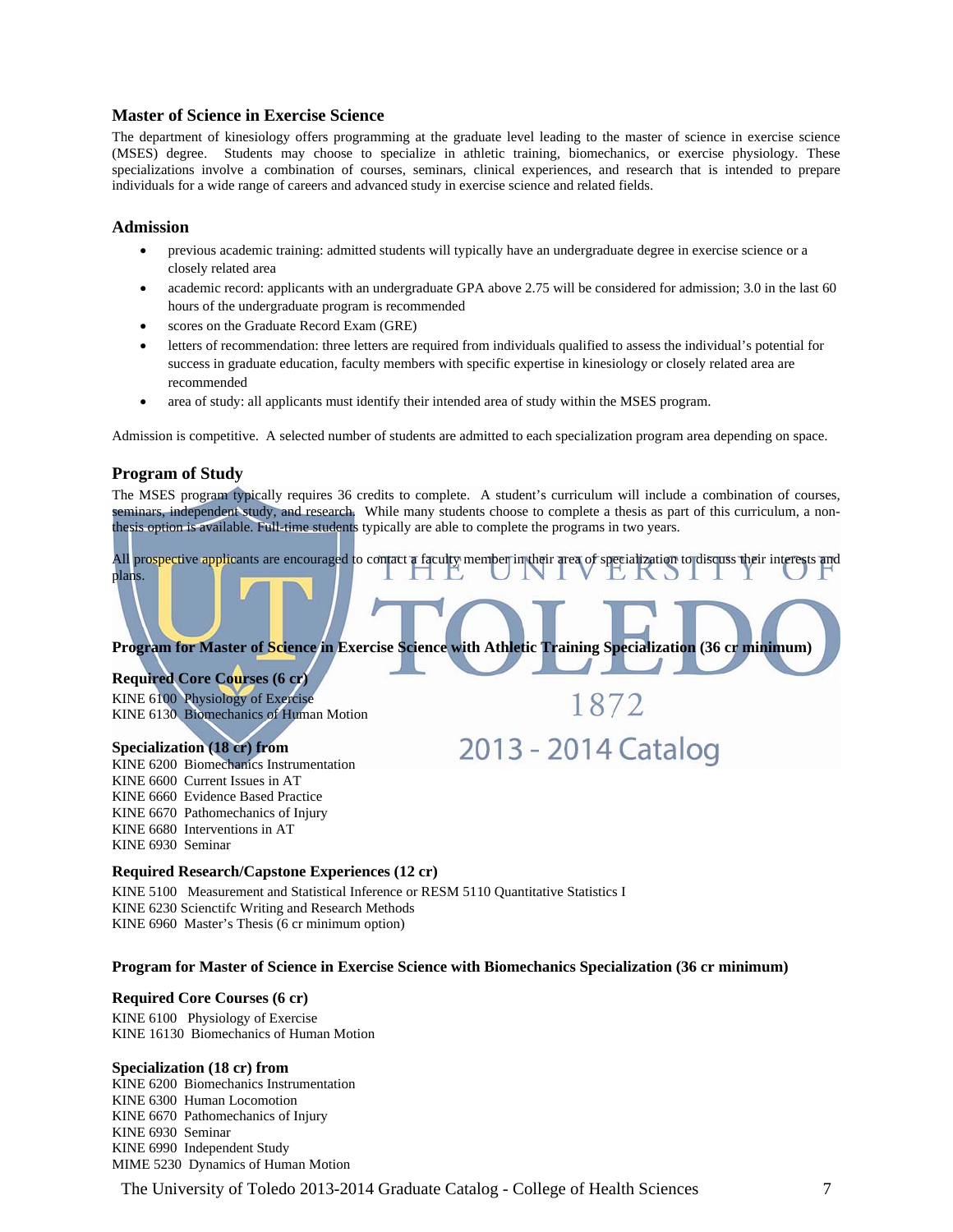#### **Required Research/Capstone Experiences (12 cr)**

KINE 5100 Measurement and Statistical Inference or RESM 5110 Quantitative Statistics I KINE 6230 Scienctifc Writing and Research Methods KINE 6960 Master's Thesis (6 cr minimum option)

#### **Program for Master of Science in Exercise Science with Exercise Physiology Specialization (36 cr minimum)**

#### **Required Core Courses (6 cr)**

KINE 6100 Physiology of Exercise KINE 16130 Biocmechanics of Human Motion

#### **Specialization (21 cr)**

KINE 6420 Cardiopulmonary Exercise Physiology KINE 6440 Exercise Metab and Endocrinology KINE 655- Lab Techniques KINE 6560 Skeletal Muscle Biology KINE 6930 Seminar KINE 6990 Indepdendent Study

#### **Required Research/Capstone Experiences (9 cr)**

KINE 5100 Measurement and Statistical Inference or RESM 5110 Quantative Statistics I KINE 6960 Master's Thesis (6 cr minimum option)

### **Doctor of Philosophy in Exercise Science**

The department of kinesiology provides qualified students with the opportunity to pursue coursework and research leading to the doctor of philosophy in exercise science. Students work closely with a faculty mentor to design a program that is consistent with the mentor's research focus and that meets the unique needs of the student. This includes courses, seminars, independent study and research, and may reflect a secondary area of specialization (cognate) that some students choose to pursue. Areas of research include: muscle physiology, cardiovascular physiology, biomechanics of human movement, sports injury and rehabilitation. Typically, graduates of this program go on to pursue careers in higher education teaching and research or postdoctoral research in areas relating to their doctoral specialization.

A unique feature of the program is the possibility for students in the university's doctorate in physical therapy and the occupational therapy doctorate programs to combine either of these programs with work leading to the completion of the doctor of philosophy in exercise science degree. This option is ideal for students who wish to pursue a career in academics and research relating to physical or occupational therapy.

## 2013 - 2014 Catalog

#### **Admission**

Prospective students are considered for admission to the doctoral program on the basis of the following:

- The individual's previous academic training: admitted students will typically have a master's degree in exercise science or a closely related area.
- The individual's academic record: the applicant's undergraduate and graduate academic record should demonstrate the ability for high-level scholarship.
- The applicant's scores on the Graduate Record Exam (GRE): applicants should have a combined (quantitative and verbal) GRE score above the 50 percentile and outstanding writing.
- The applicant's letters of recommendation: three letters are required from individuals qualified to assess the applicant's potential for success in doctoral education.
- The applicant's intended area of study: applicants must identify their intended area of study within the Ph.D. program and be selected as an advisee by faculty member working in that area.

Students enrolled in the first year of study in the doctor of physical therapy or the occupational doctorate should apply for the doctor of philosophy in exercise science. In addition to the admission criteria above, a faculty member from the student's clinical doctoral program should provide a letter of recommendation and be willing to serve as mentor to the student.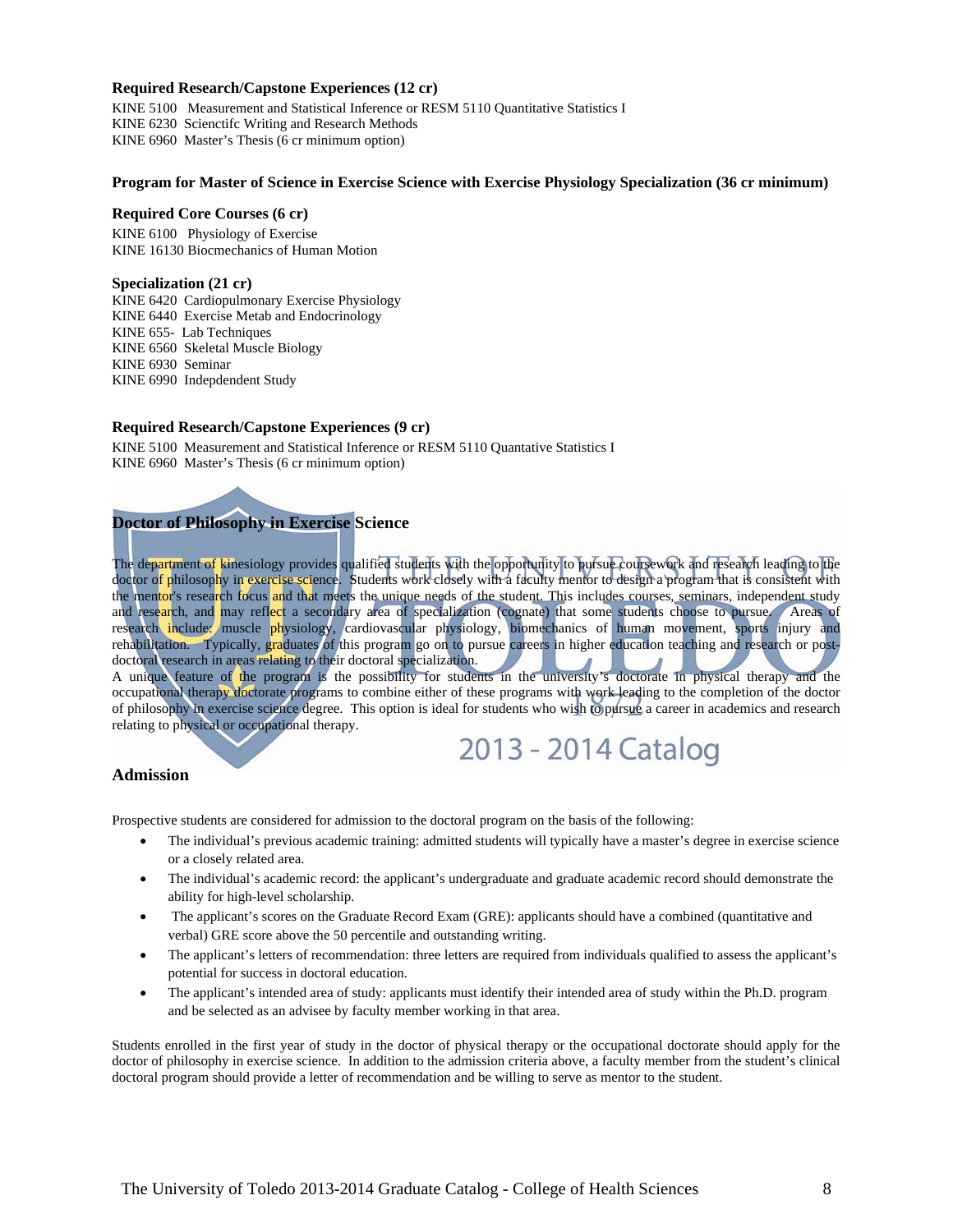#### **Program of Study**

The doctor of philosophy in exercise science requires a minimum of 72 post-master's credits for completion; all students complete a dissertation as part of the degree process. Of the 72 credits, a minimum of 36 credits will be composed of coursework and an additional minimum of 36 credits will comprise dissertation. All prospective applicants should contact a faculty member in the department of kinesiology to discuss their interests and plans.

Students work closely with a faculty mentor to design a program that meets the unique needs of the individual. The program of study typically requires four years of full-time study. The dual degree program with the clinical doctoral degrees in occupational therapy and physical therapy provide a limited number of courses and competencies that meet the requirements of both degrees.

## **REHABILITATION SCIENCES**

#### *MICHELLE MASTERSON, chair*

The department of rehabilitation sciences includes master of arts program in speech-language pathology and clinical doctoral programs in occupational therapy and physical therapy. All three programs are fully accredited and prepare graduates to practice as licensed clinicians in their respective professions.

### **Speech-Language Pathology Program**

The graduate program provides students with the necessary coursework and clinical practicum experience to attain a master of arts in speech-language pathology that is applicable toward the Certification of Clinical Competence (CCC-SLP) by the American Speech-Language-Hearing Association (ASHA) and state licensure in the area of speech-language pathology. In addition to successful completion of the master's degree requirements, the certification and licensure processes include approved undergraduate preparation, successful completion of the national specialty examination in speech-language pathology, and a clinical fellowship (professional experience year).  $\Box$ 

The graduate program in speech-language pathology is accredited by the Council of Academic Accreditation in Audiology and Speech-Language Pathology (CAA). The mission is to develop entry level professionals to serve children and adults with communication disorders through identification, accurate assessment, and effective treatment of the communication impairment within the broad range of the individual's daily activities.

#### **Master of Arts in Speech-Language Pathology**

#### **Admission**

Undergraduate students with a degree in speech-language pathology will be considered for entry into the graduate program. Students without adequate undergraduate preparation in speech-language pathology will need to complete a series of leveling courses in the major to be considered for entry into the graduate program as an undergraduate with degree. The undergraduate with degree program is available for leveling courses.

**The deadline for completed applications for enrollment in the graduate Speech-Language Pathology program is December 15 of every academic year.** Applications received after December 15 may not be receive full consideration.

Applications should be made directly to the Communication Sciences and Disorders Centralized Application System (www.CSDCAS.org); additionally, a supplemental application should be completed through the University of Toledo College of Graduate Studies website (http://www.utoledo.edu/graduate/prospectivestudents/admission/index.html).

NOTE: **It is the responsibility of the student to monitor his or her application status to insure that all required materials are posted by CSDCAS before the deadline date of December 15.** Students may work with the Communication Sciences and Disorders Centralized Application System (www.CSDCAS.org) to insure that all materials are posted before the deadline, or notify the speech-language pathology program in the event that materials are lost. Similarly, students must monitor the supplemental application status to insure that all materials are posted before the deadline date of December 15. Failure to do so may result in an incomplete application that is not reviewed.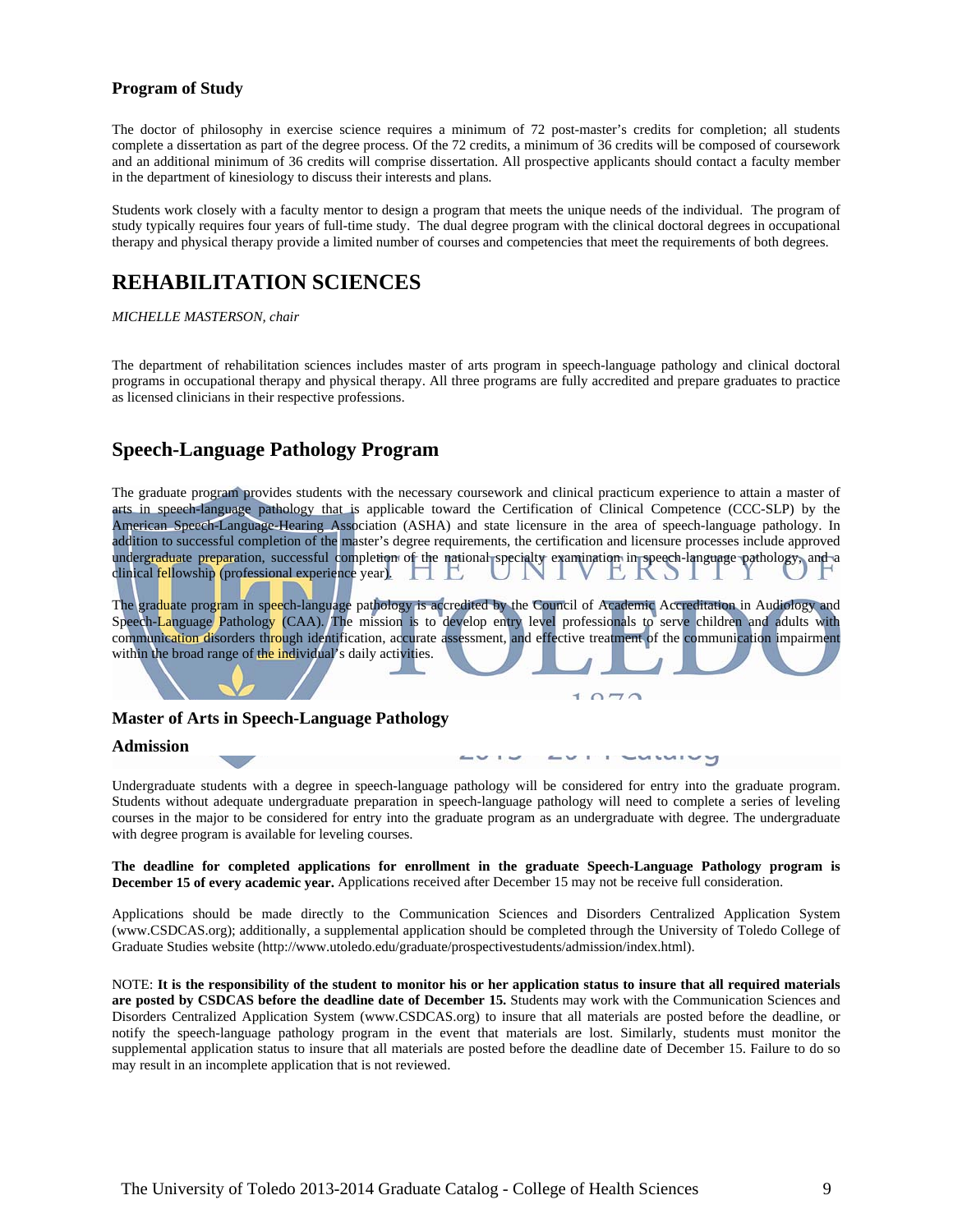Acceptance into the ASHA accredited speech-language pathology graduate program is highly competitive. Consequently, many factors are taken into consideration when selecting an applicant for acceptance into the program. These factors include, but are not limited to:

- undergraduate preparation in the field;
- cumulative grade point average (highest consideration for  $\geq 3.5$ );
- grade point in the major (highest consideration for  $\geq 3.5$ );
- potential to successfully complete the graduate program;
- quality of references (require 3);
- personal essay (statement of purpose);
- oral and written language skills;
- interview (by invitation), and
- Graduate Record Examination (GRE) (Highest consideration will be given to those with a score above the  $40<sup>th</sup>$  percentile on the Verbal section and on the Quantitative section and a GRE writing score  $> 4.0$ . A writing score below 3.5 is not acceptable, and applications with a GRE writing score of 3.0 or below will not be considered. Students are encouraged to retake the GRE to improve their scores if they fall below the required scores.

#### **Program of Study**

A minimum of 36 graduate hours in speech-language pathology coursework is necessary to complete the academic requirements of the degree. Additionally, students enroll in graduate credits to complete multiple clinical experiences including on-campus clinical practica as well as a minimum of two externships. Students may choose between a thesis or comprehensive examination.

|      | <b>Track A</b>                                                                                                                                                                                                                                                            |                                       |                                                                                                                                                                                                                                                                                                                            |                                                                                                                                                                                                                                    |  |  |
|------|---------------------------------------------------------------------------------------------------------------------------------------------------------------------------------------------------------------------------------------------------------------------------|---------------------------------------|----------------------------------------------------------------------------------------------------------------------------------------------------------------------------------------------------------------------------------------------------------------------------------------------------------------------------|------------------------------------------------------------------------------------------------------------------------------------------------------------------------------------------------------------------------------------|--|--|
|      | <b>Fall Semester</b>                                                                                                                                                                                                                                                      |                                       | <b>Spring Semester</b>                                                                                                                                                                                                                                                                                                     | <b>Summer Semester</b>                                                                                                                                                                                                             |  |  |
| Year | <b>SLP6000 Advanced Practicum</b><br><b>SLP6020 Audiological Practicum</b><br>SLP6400 Adult Language and Cognitive<br><b>Communication Disorders</b><br><b>SLP6500 Motor Speech Disorders</b><br><b>SLP6650 Feeding and Swallowing Disorders</b><br><b>Total 15 hours</b> | $\overline{2}$<br>5 <sub>1</sub><br>3 | SLP6010 Diagnostic Practicum<br>$\frac{2}{3}$<br>SLP6100 Diag. of Communication Disorders<br>SLP6210 Language Dev. & Disorders: Early<br>Childhood through Adolescence<br>SLP 6550 Trends in Technology for Communication<br>3<br><b>Disorders</b><br>SLP6700 Assess. & Rem. of Fluency Disorders<br><b>Total 17 hours</b> | SLP6000 Advanced Practicum<br>SLP6010 Diagnostic Practicum<br>SLP6300:001 Articulation & Phonology<br>SLP6600:001 Voice & Resonance Disorders<br>HSHS 6000 Statistics or<br><b>RESM 5110 or RESM 5310</b><br><b>Total 14 hours</b> |  |  |
| Year | SLP6030:001 Research in SLP<br>SLP6800:001 Aural Rehabilitation<br>SLP6940 Externship in SLP<br>Total 7-14 hours                                                                                                                                                          | 3<br>3<br>$1 - 8$                     | SLP6930:001 Clinical Methodology<br>1872<br>SLP6940 Externship in SLP<br>Total 4-12 hours<br>2013 - 2014 Catalog                                                                                                                                                                                                           |                                                                                                                                                                                                                                    |  |  |

\*This sequence assumes that no deficiencies in normal bases of speech/language/audiology requirements exist.

#### **Track B**

|                           | <b>Fall Semester</b>                                                                                                                                                                                                                                                                         |                   | <b>Spring Semester</b>                                                                                                                                                                                                                 |                                    | <b>Summer Semester</b>                                                                                                                                                                                               |             |
|---------------------------|----------------------------------------------------------------------------------------------------------------------------------------------------------------------------------------------------------------------------------------------------------------------------------------------|-------------------|----------------------------------------------------------------------------------------------------------------------------------------------------------------------------------------------------------------------------------------|------------------------------------|----------------------------------------------------------------------------------------------------------------------------------------------------------------------------------------------------------------------|-------------|
| Year<br>$\blacksquare$    | SLP6010 Diagnostic Practicum<br>SLP6100 Diag. of Communication Disorders<br>SLP6210 Language Dev. & Disorders: Early<br>Childhood through Adolescence<br>SLP 6550 Trends in Technology for Comm.<br><b>Disorders</b><br>SLP6700 Assess. & Rem. of Fluency Disorders<br><b>Total 17 hours</b> | 2<br>3<br>6<br>3  | SLP6000 Advanced Practicum<br>SLP6020 Audiological Practicum<br>SLP6400 Adult Language and Cognitive<br><b>Communication Disorders</b><br>SLP6500 Motor Speech Disorders<br>SLP6650 Feeding and Swallowing Disorders<br>Total 15 hours | $\overline{2}$<br>2<br>5<br>3<br>3 | SLP6000 Advanced Practicum<br>SLP6010 Diagnostic Practicum<br>SLP6300:002 Articulation & Phonology<br>SLP6600:002 Voice & Resonance Disorders<br>HSHS 6000 Statistics or<br>RESM 5110 or RESM 5310<br>Total 14 hours | 3<br>4<br>3 |
| Year<br>$\mathbf{\Omega}$ | SLP6030:002 Research in SLP<br>SLP6800:002 Aural Rehabilitation<br>SLP6940 Externship in SLP<br>Total 7-14 hours                                                                                                                                                                             | 3<br>3<br>$1 - 8$ | SLP6930:002 Clinical Methodology<br>SLP6940 Externship in SLP<br>Total 4-12 hours                                                                                                                                                      | 3<br>$1 - 8$                       |                                                                                                                                                                                                                      |             |

\*This sequence assumes that no deficiencies in normal bases of speech/language/audiology requirements exist.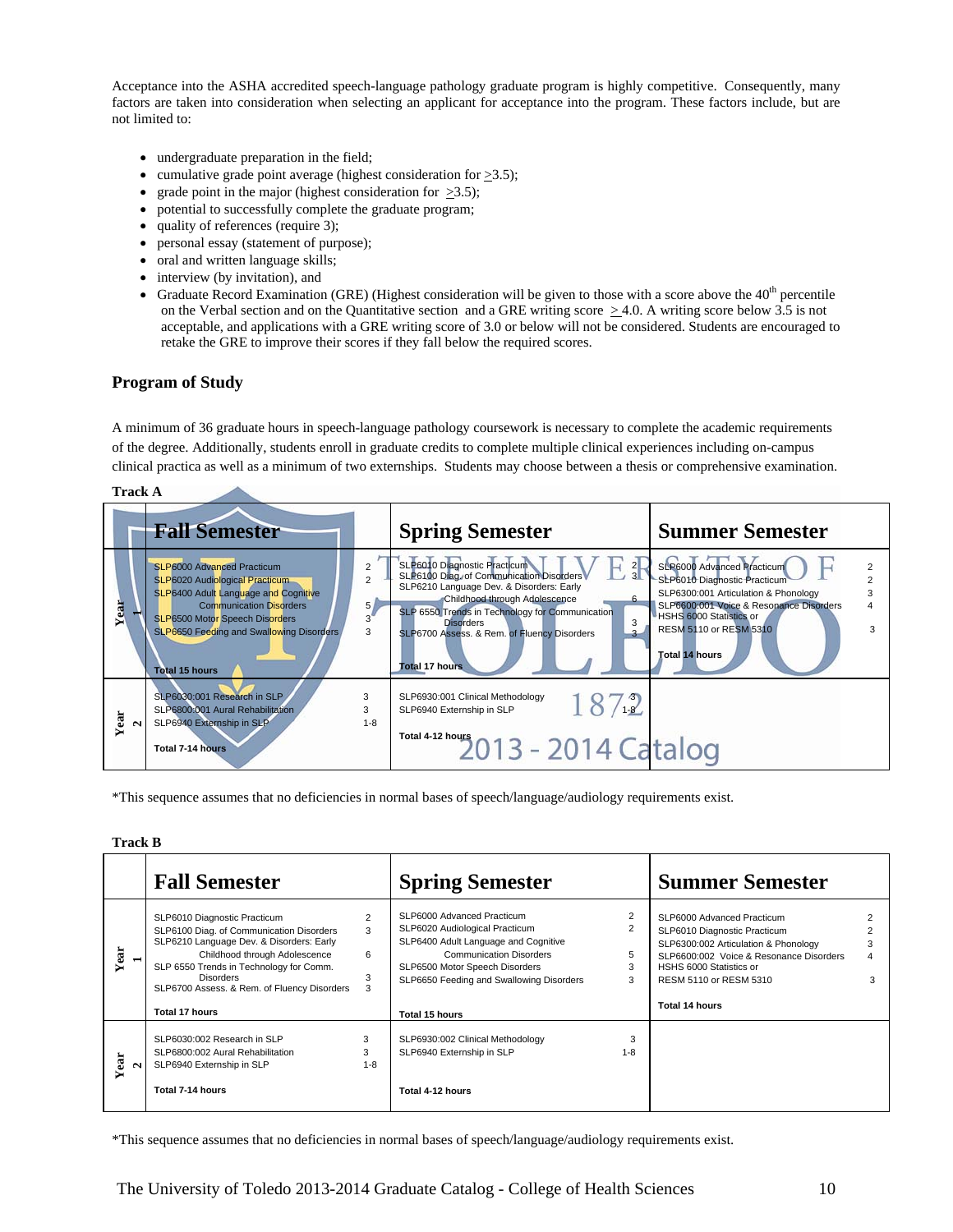### **Occupational Therapy Program**

The occupational therapy program provides a sequence of coursework, field placements, and capstone experiences that culminate in the occupational therapy doctorate (OTD) degree. The University of Toledo offered the first OTD in Ohio and the first OTD program in the nation at a public institution. The OTD program is accredited by the Accreditation Council for Occupational Therapy Education of the American Occupational Therapy Association. Graduates with the OTD are eligible to take the National Board for Certification in Occupational Therapy examination and to become licensed to practice as registered occupational therapists.

#### **Occupational Therapy Doctorate**

#### **Admission**

Due to the sequential nature of the curriculum, matriculation to the OTD program occurs fall semester only. **Applications may be submitted anytime after July 15<sup>th</sup> for admission the following academic year**. If you have questions, please contact us at 419-530-6670.

The University of Toledo participates in the centralized application service for occupational therapy (OTCAS). Please use their website to apply at http://www.OTCAS.org.

The following criteria are used for admission:

 Bachelor degree in any field of study with a minimum undergraduate GPA of 3.0 must be completed prior to starting the program

 GRE with minimum mean percentile rank of 33% across all three sections. If the undergraduate GPA is 3.5 or greater or if the applicant has a master's degree with a GPA of at least 3.0, the Graduate Record Examination (GRE) is not required.

- Prerequisite Courses: Biology (3 semester or 4 quarter credits). Human Anatomy and Physiology (6 semester or 8 quarter credits). Introduction to Psychology (3 semester or 4 quarter credits). Abnormal Psychology (3 semester or 4 quarter credits). Introduction to Sociology or Anthropology (3 semester or 4 quarter credits). Lifespan human development: met by either a B- or better in a lifespan human development course (3 semester or 4 quarter credits) that covers human development from birth to death or a B- or better in both a child development (3 semester or 4 quarter credits) course and a gerontology/psychology of aging course (3 semester or 4 quarter credits). Medical Terminology (course or competency test).
- Three letters of recommendation
- Writing sample

**Program of Study** 

## 2013 - 2014 Catalog

1872

Unique features of the program include fieldwork opportunities in every semester; the opportunity to complete an individualized capstone to develop specialized skills in a practice area of choice, and the opportunity to complete a portion of required fieldwork at the Karolinska Institute in Stockholm, Sweden.

#### **Program Sequence for Occupational Therapy Doctoral Program**

|     | <b>Fall Semester</b>                                                                                                                                                                                                                                       | <b>Spring Semester</b>                                                                                                                                                                                                                            | <b>Summer Semester</b>                                                                                                                                                    |
|-----|------------------------------------------------------------------------------------------------------------------------------------------------------------------------------------------------------------------------------------------------------------|---------------------------------------------------------------------------------------------------------------------------------------------------------------------------------------------------------------------------------------------------|---------------------------------------------------------------------------------------------------------------------------------------------------------------------------|
| ear | OCCT7000 Conceptual Framework of Therp Occup<br>OCCT7010 Occupational Therapy Models Practice I<br>-5<br>OCCT7110 Research in Occupational Therapy I<br>OCCT7210 Occupational Therapy Advocacy I<br>OCCT7310 Fieldwork & Professional Dev Seminar I        | OCCT7020 Occupational Therapy Models Practice I<br>OCCT7030 Occupational Therapy Models Practice II<br>OCCT8120 Research in Occupational Therapy II<br>OCCT7400 Conditions of Occupational Therapy<br>OCCT7320 Fieldwork & Profess Dev Seminar II | OCCT7040 Occupational therapy Models Practice IV<br>5<br>OCCT7220 Occupational Therapy Advocacy II<br>$\overline{2}$<br>OCCT7330 Fieldwork & Professional Dev Seminar III |
|     | Total 15 hours                                                                                                                                                                                                                                             | Total 15 hours                                                                                                                                                                                                                                    | <b>Total 8 hours</b>                                                                                                                                                      |
| ear | OCCT8050 Occupational Therapy Models of Prac V 5<br>OCCT8060 Occupational Therapy Models of Prac VI 4<br>OCCT8230 Occupational Therapy Advocacy III<br>OCCT8340 Fieldwork & Professional Dev Seminar IV 1<br>OCCT8130 Research in Occupational Therapy III | OCCT8070 Occupational Therapy Models of Prac VII<br>OCCT8080 Occupational Therapy Models of Prac VIII 3<br>OCCT8240 Occupational Therapy Advocacy IV<br>OCCT8350 Fieldwork & Professional Dev Seminar V                                           | OCCT8400 Physical Agent Modalities & Non-Occup Meth 2<br>OCCT8360 Fieldwork Level II                                                                                      |
|     | Total 15 hours                                                                                                                                                                                                                                             | Total 13 hours                                                                                                                                                                                                                                    | Total 5 hours                                                                                                                                                             |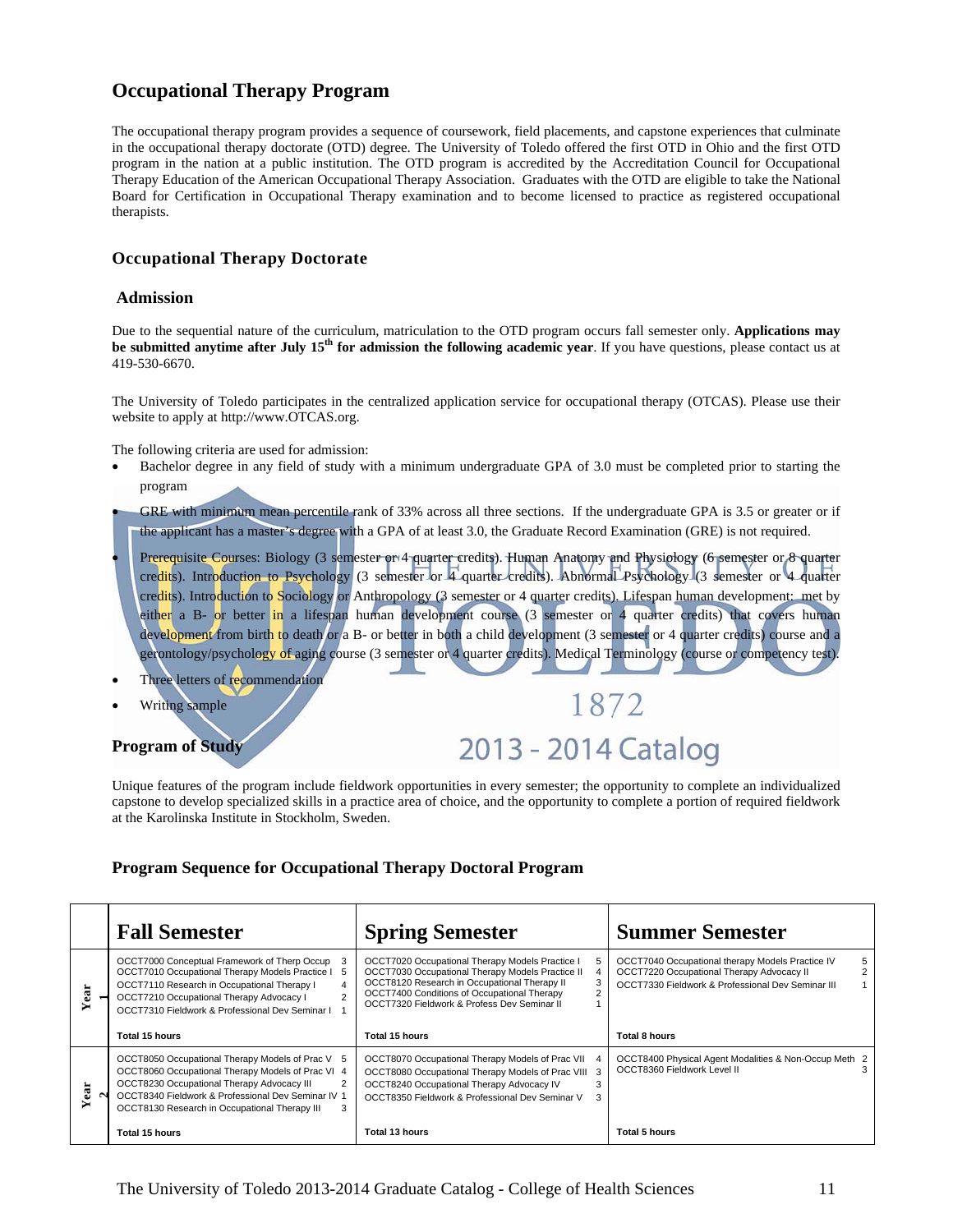| ದ<br>نه | OCCT8360 Fieldwork Level II (continued)<br>OCCT8370 Fieldwork Level II | 3 | OCCT8140 Research in Occupational Therapy IV<br>OCCT8380 Capstone Practicum<br>OCCT8900 Mentored Capstone Dissemination<br>OCCT8910 Mentored Studies in Capstone Area<br>or<br>Elective in Capstone area | 3 |
|---------|------------------------------------------------------------------------|---|----------------------------------------------------------------------------------------------------------------------------------------------------------------------------------------------------------|---|
|         | <b>Total 9 hours</b>                                                   |   | Total 15 hours                                                                                                                                                                                           |   |

#### **Occupational Therapy Doctorate/Doctor of Philosophy in Exercise Science**

The dual degree of occupational therapy doctorate (OTD) and doctor of philosophy (Ph.D.) in exercise science is designed to meet the growing need for occupational therapy faculty members who are prepared to conduct and mentor research. The graduates of the dual degree program will not only have the credentials but also the skills needed for successful careers in academia.

Admission to the OTD/Ph.D. is a two-step process. The first step is admission to the OTD program. See the occupational therapy doctorate section for admission requirements. In the second semester of the OTD program, the student applies for admission to the Ph.D. in exercise science. If selected for admission, the student will be officially admitted to the Ph.D. program in exercise science at the beginning of the second year in the OTD program. Students may apply up to 18 credits of their OTD program for credit in the Ph.D. program. Please contact the occupational therapy program at occtherapydoctorate@utoledo.edu or the department of kinesiology for more information on the dual degree.

#### **Occupational Therapy Doctorate/Doctor of Philosophy in Health Education**

The dual degree of occupational therapy doctorate (OTD) and doctor of philosophy (Ph.D.) in health education is designed to meet the growing need for occupational therapy faculty members who are prepared to conduct and mentor research. The graduates of the dual degree program will not only have the credentials but also the skills needed for successful careers in academia.

Admission to the OTD/Ph.D. is a two-step process. The first step is to be admitted to the OTD program. See the occupational therapy doctorate section for admission requirements. During the OTD program, the student completes the second step by applying for admission to the Ph.D. in health education. Students may apply up to 18 credits of their OTD program for credit in the Ph.D. program. Please contact the occupational therapy program at occtherapydoctorate@utoledo.edu or the department of health and recreation professions for more information on the dual degree.

## 2013 - 2014 Catalog

### **Doctor of Physical Therapy Program**

The doctor in physical therapy (DPT) program at the University of Toledo is fully accredited by the Commission on Accreditation in Physical Therapy Education (CAPTE). The degree consists of 94 credit hours spanning 36 months beyond the bachelor's degree. Upon successful completion of the doctor of physical therapy program, graduates are eligible to take the national licensure examination.

#### **Doctorate of Physical Therapy**

The deadline for applications for the DPT Program at UT is October 1<sup>st</sup> prior to the year of anticipated matriculation into the Program (the program begins with summer enrollment). The following courses must be completed at the time of application:

- All biology and chemistry prerequisites
- One of the physics prerequisites
- The psychology prerequisite
- One of either Human Anatomy with lab or Human Physiology with lab, or the first course in the two course sequence of Human Anatomy and Physiology

The University of Toledo participates in the Physical Therapist Centralized Application System (PTCAS). Please use their website to apply to our program (www.ptcas.org).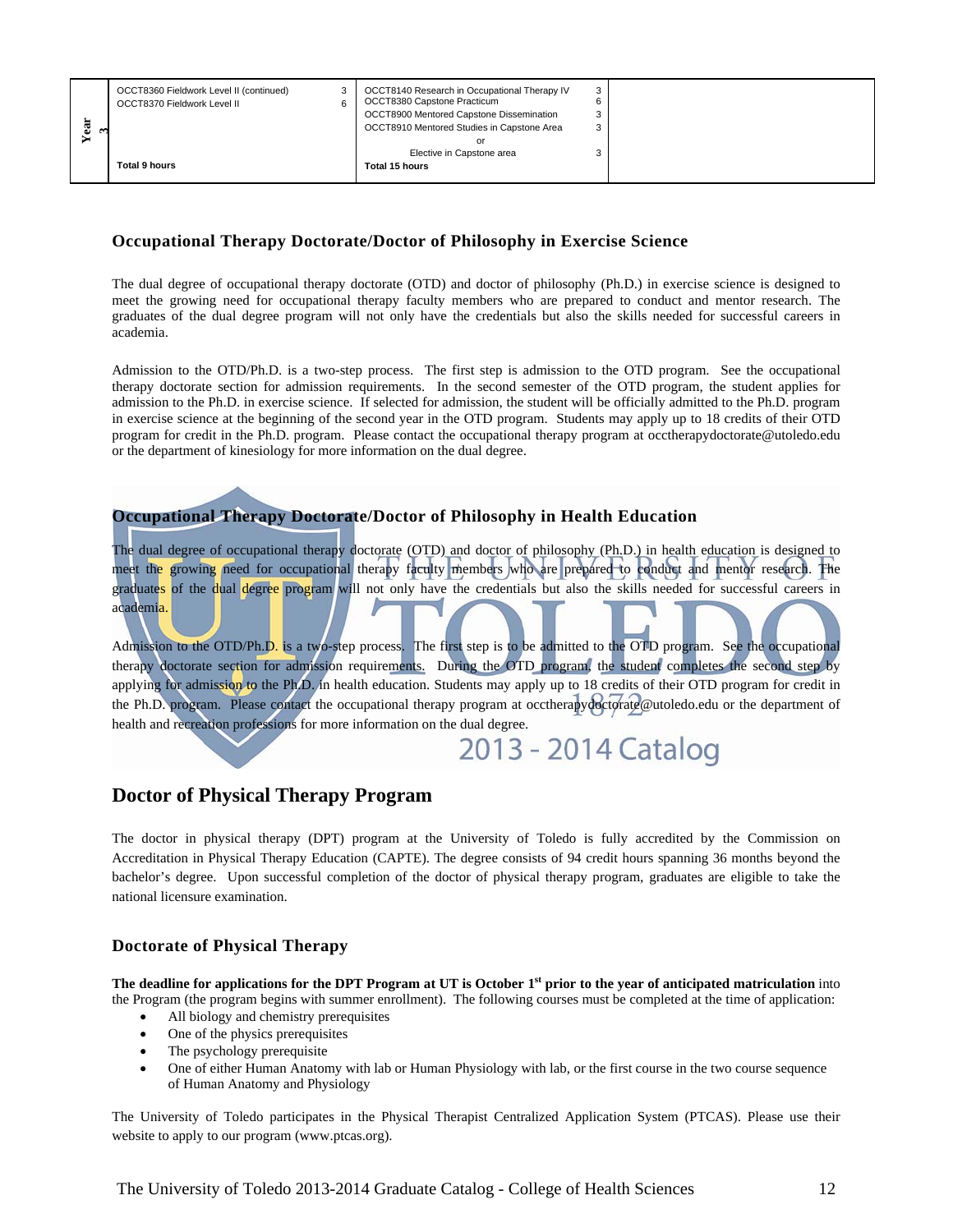#### **Admission**

- Bachelor's degree from an accredited institution
- Minimum cumulative GPA of 3.0
- Minimum prerequisite GPA of 3.0
- Prerequisites include:
	- One course in *each* of the following:

 Human Anatomy with lab\* Human Physiology with lab\* General Psychology **Statistics** \*Or two course sequence in Human Anatomy and Physiology

Two (2) courses on a semester-based system in *each* of the following:

- Biology for science majors with lab
- Chemistry for science majors with lab
- Physics (algebra-based)
- The following courses are highly recommended: Exercise Physiology with lab, Technical Writing
- Three letters of recommendation; one must be from a physical therapist and one from a professor (or employer if you are not currently a student)
- Interview
- Knowledge of the field of physical therapy
- Shadowing a physical therapist is highly recommended to obtain knowledge of the field; however, there is not a minimum number of hours of observation or shadowing required

#### **Program of Study**

This three year full-time degree includes clinical and specialty internships as well as a scholarly project.

## **Program Sequence for Doctor of Physical Therapy Program**

|                            | <b>Summer Semester</b>                                                                                                                                                                                                      | <b>Fall Semester</b>                                                                                                                                                                                                                                                      | <b>Spring Semester</b>                                                                                                                                                                                                                                                                                                                |
|----------------------------|-----------------------------------------------------------------------------------------------------------------------------------------------------------------------------------------------------------------------------|---------------------------------------------------------------------------------------------------------------------------------------------------------------------------------------------------------------------------------------------------------------------------|---------------------------------------------------------------------------------------------------------------------------------------------------------------------------------------------------------------------------------------------------------------------------------------------------------------------------------------|
|                            | (10 wks Didactic including Final)                                                                                                                                                                                           | (15 wks Didactic / 1 wk Final)                                                                                                                                                                                                                                            | (13 wks Didactic / 1 wk Final / 2 wks Clinical)                                                                                                                                                                                                                                                                                       |
| Year<br>$\blacksquare$     | PHYT5000 Gross Anatomy<br>PHYT5110 Clinical Pathophysiology I<br>$\mathbf{1}$<br><b>Total 5 hours</b>                                                                                                                       | PHYT5050 Analysis of Movement<br>$\overline{4}$<br>$\overline{\mathbf{3}}$<br>PHYT5120 Clinical Pathophysiology II<br>PHYT5350 Intro to Examination<br>PHYT5450 Foundations of PT<br>PHYT5750 Clinical Reasoning I<br>PHYT6460 Teaching & Learning<br>2<br>Total 14 hours | PHYT5070 Neuroscience<br>3<br>PHYT5080 Neuroscience Seminar<br>PHYT5170 Research Design & Measurement<br>$\overline{c}$<br>3<br>PHYT5270 Applied Exercise Physiology<br>PHYT5280 Therapeutic Interventions I<br>2<br>PHYT5300 Principles of Therapeutic Exercise<br>$\overline{2}$<br>PHYT5850 Clinical Practicum I<br>Total 14 Hours |
|                            | (8 wks Didactic including Final / 2 wks Clinical)                                                                                                                                                                           | (15 wks Didactic / 1 wk Final)                                                                                                                                                                                                                                            | (15 wks Didactic / 1 wk Final)                                                                                                                                                                                                                                                                                                        |
| Year                       | PHYT5020 Lifespan I<br>$\overline{2}$<br>PHYT5180 Applied Biostatistics<br>$\overline{2}$<br>PHYT 5290 Therapeutic Interventions II<br>2<br>PHYT5650 Pharmacology<br>PHYT5860 Clinical Practicum II<br><b>Total 8 hours</b> | PHYT6170 Scholarly Project I<br>2<br>PHYT6260 Cardiovascular-Pulmonary PT<br>3<br>PHYT 6100 Health Promotion<br>2<br>PHYT6500 Musculoskeletal Rehab I<br>3<br>PHYT6600 Neuromuscular Rehab I<br>3<br>Total 13 hours                                                       | PHYT6020 Lifespan II<br>2<br>PHYT6050 Health Care Policy & Delivery<br>PHYT6180 Scholarly Project II<br>2<br>PHYT6510 Musculoskeletal Rehab II<br>3<br>PHYT6610 Neuromuscular Rehab II<br>3<br>PHYT6720 Special Topics in PT<br>PHYT6750 Clinical Reasoning II<br><b>Total 14 hours</b>                                               |
|                            | (8 wks Clinical)                                                                                                                                                                                                            | (8 wks Didactic including Final and Scholarly Project<br><b>Presentation / 8 wks Clinical)</b>                                                                                                                                                                            | (8 wks Clinical / 8 wks Specialty Internship)                                                                                                                                                                                                                                                                                         |
| Year<br>$\mathbf{\hat{z}}$ | PHYT6850 Clinical Practicum III<br>4<br>PHYT6190 Scholarly Project III                                                                                                                                                      | $\overline{c}$<br>PHYT7050 Practice Management<br>PHYT7100 PT Mgmt of Complex Patients<br>3<br>PHYT7200 Scholarly Project IV<br>PHYT7620 Trauma Rehab<br>PHYT6700 Professional Issues<br>PHYT7890 Clinical Internship I                                                   | PHYT7900 Clinical Internship II<br>PHYT7990 Specialty Internship                                                                                                                                                                                                                                                                      |
|                            | Total 5 hours                                                                                                                                                                                                               | Total 13 hours                                                                                                                                                                                                                                                            | <b>Total 8 hours</b>                                                                                                                                                                                                                                                                                                                  |